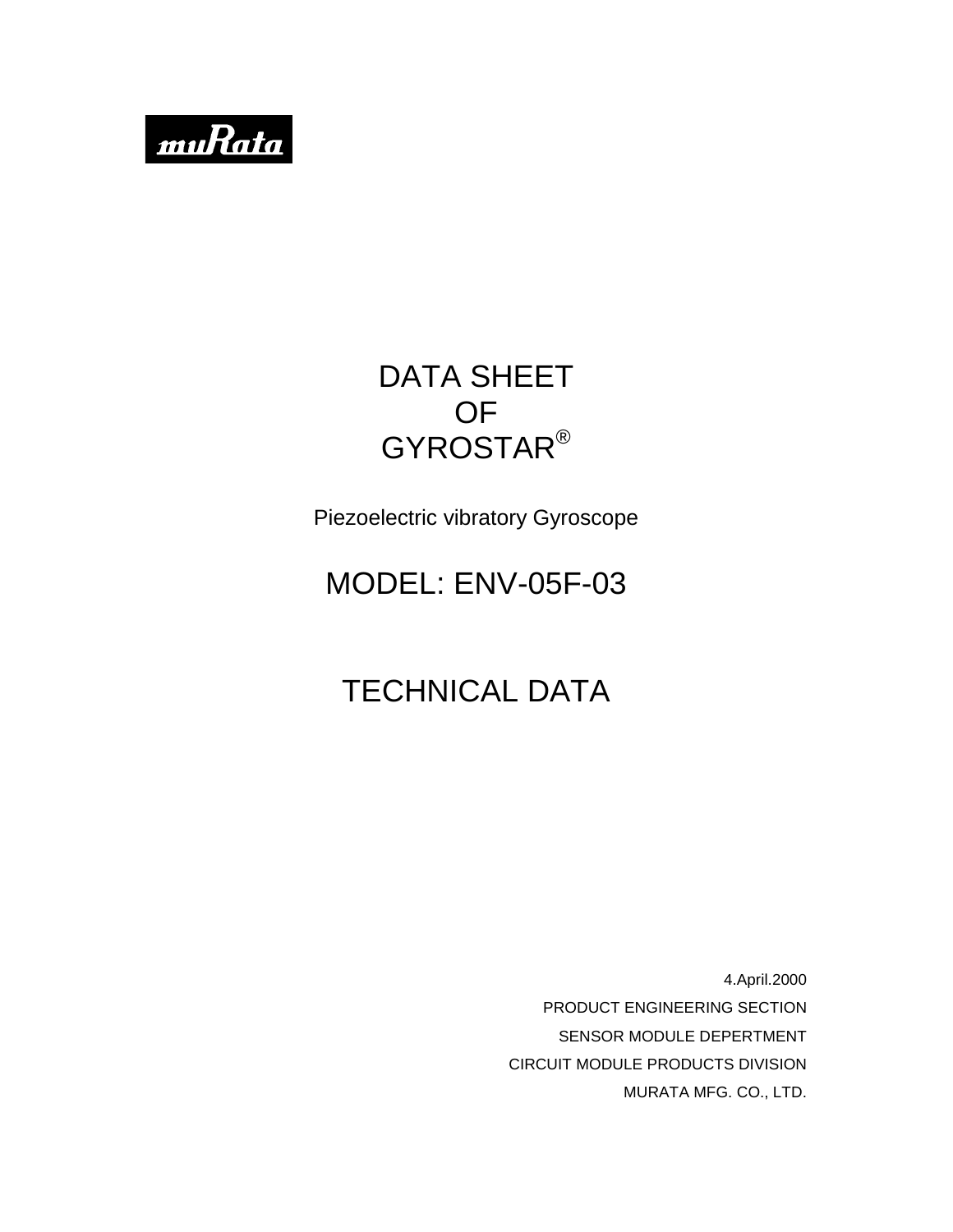# **Characteristics**

Angular velocity - output characteristic Incline - scale factor characteristic Dependence on supply voltage Linearity Offset drift (Temperature) Start up characteristics Start up drift Temperature coefficient of scale factor Response (Frequency Vs phase) Output noise Cross coupling Cross talk

#### **ACAUTION**

- 1) Please consult our sales representatives or engineers before using our products listed in this manual for applications requiring especially high reliability what defects might directly cause damage to other party's life, body or property (listed below) or for other applications not specified in this manual.
	- 1. Aircraft equipment 2. Aerospace equipment 3. Undersea equipment
	- 4. Medical equipment 5. Traffic signal equipment
	- 6. Disaster prevention / crime prevention equipment 7. Data-processing equipment
	- 8. Applications of similar complexity or with reliability requirements comparable to the applications listed in the above.
- 2) All values listed in this technical data are typical values. Please confirm detailed specifications by checking the product specification document or requesting for the approval sheet for product specification, before ordering.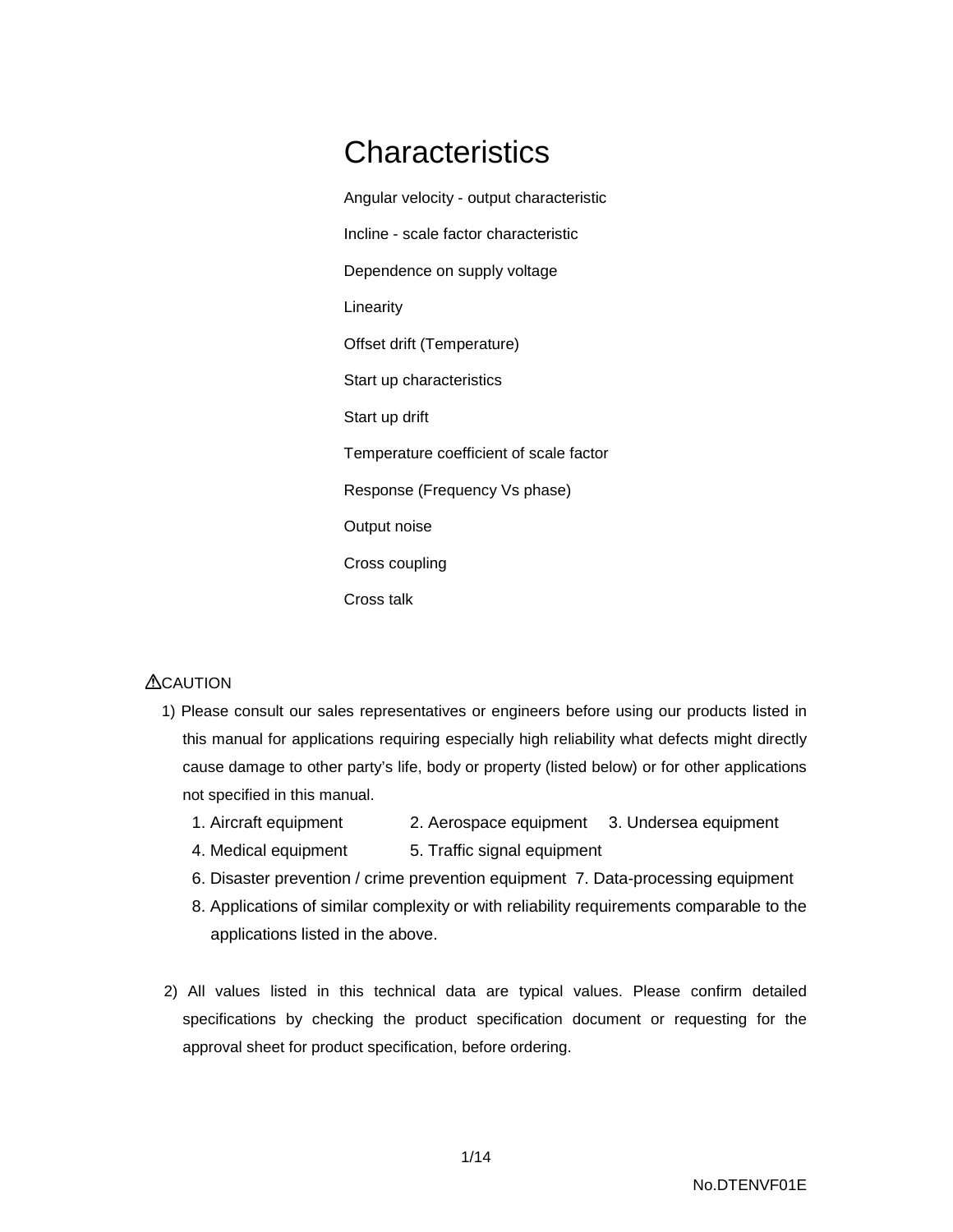|                  | Definition                                                                                                                      | Unit            |
|------------------|---------------------------------------------------------------------------------------------------------------------------------|-----------------|
| Angular velocity |                                                                                                                                 | [deg/s]         |
| Static output    | Output change at angular velocity<br>is 0 [deg/s]                                                                               | IM <sub>1</sub> |
| Scale factor     | $V_w - V_0$<br>w<br>$V_0$ : Static output<br>w: Angular velocity<br>V <sub>w</sub> : Output voltage at angular<br>velocity is w | [V/deg/s]       |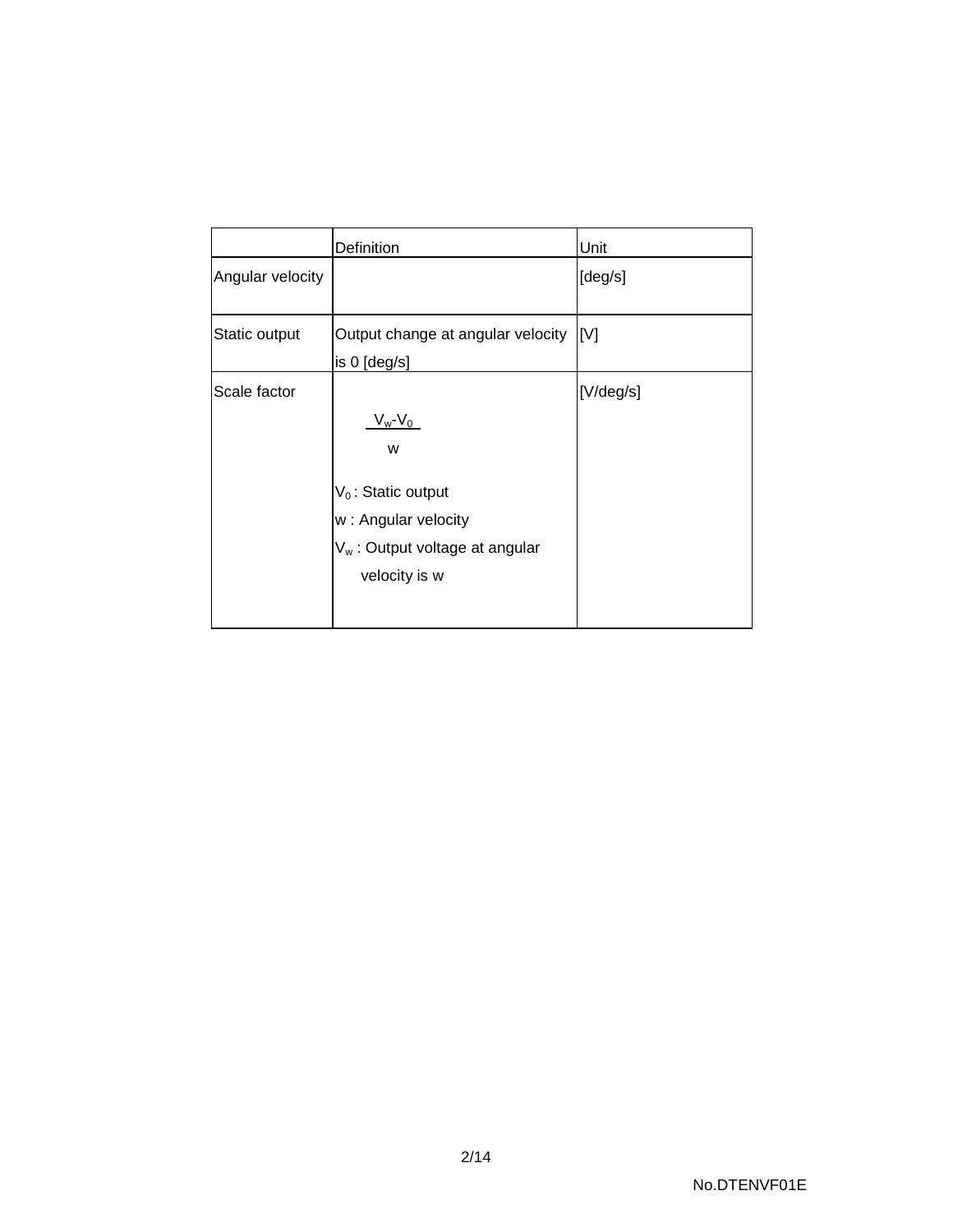



The relationship between output voltage and angular velocity Output voltage is in proportion to angular velocity.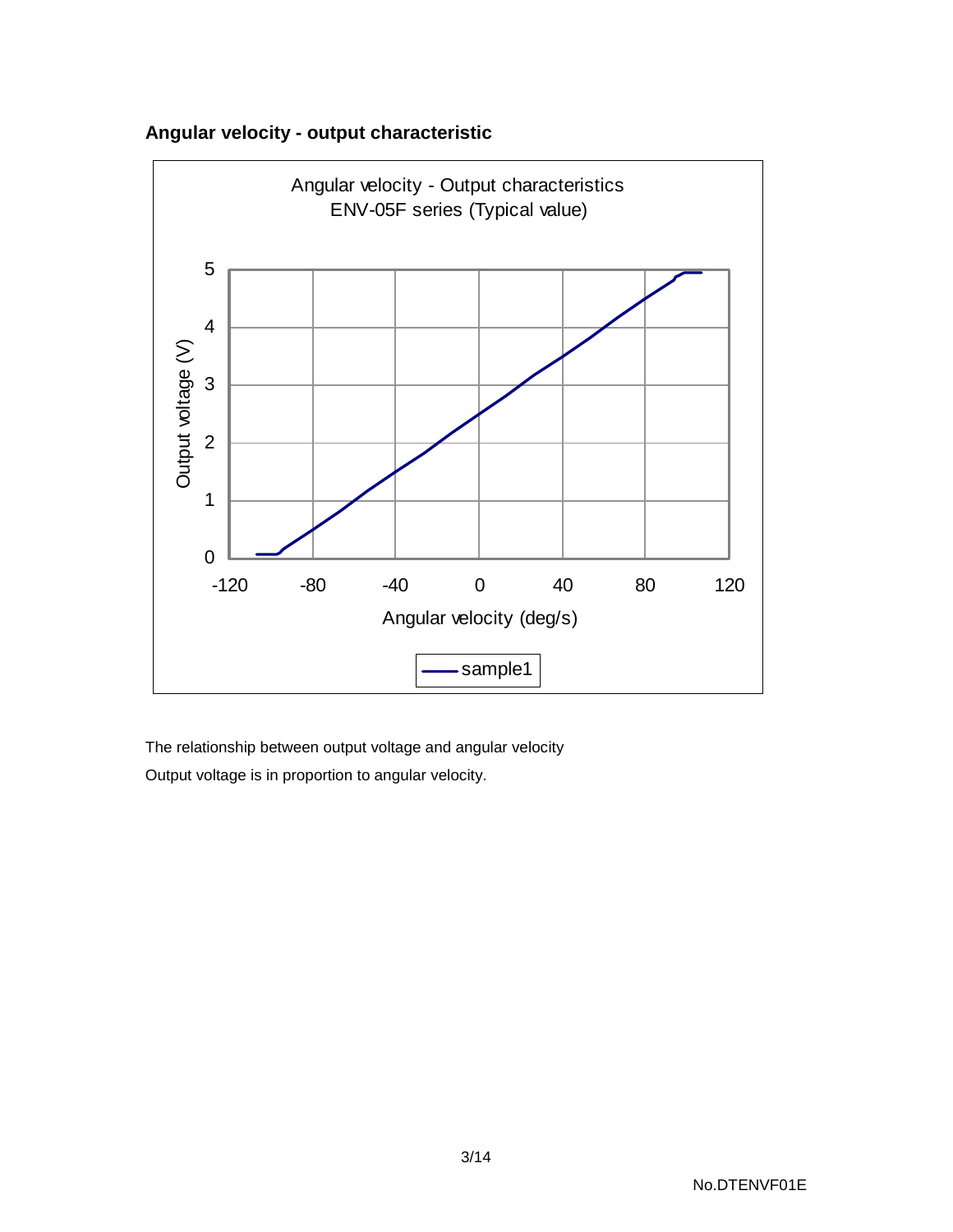



The scale factor change when installing the sensor inclined to rotation axis The scale factor variation obeys the following equation.

Scale factor variation = 
$$
\frac{Sv_{theta}}{Sv_{theta=0}}
$$

theta : Angle of incline [deg]

Sv theta : Scale factor at incline is theta deg  $[mV/deg/s]$ 

Sv theta=0 : Scale factor at incline is 0 deg  $[mV/deg/s]$ 

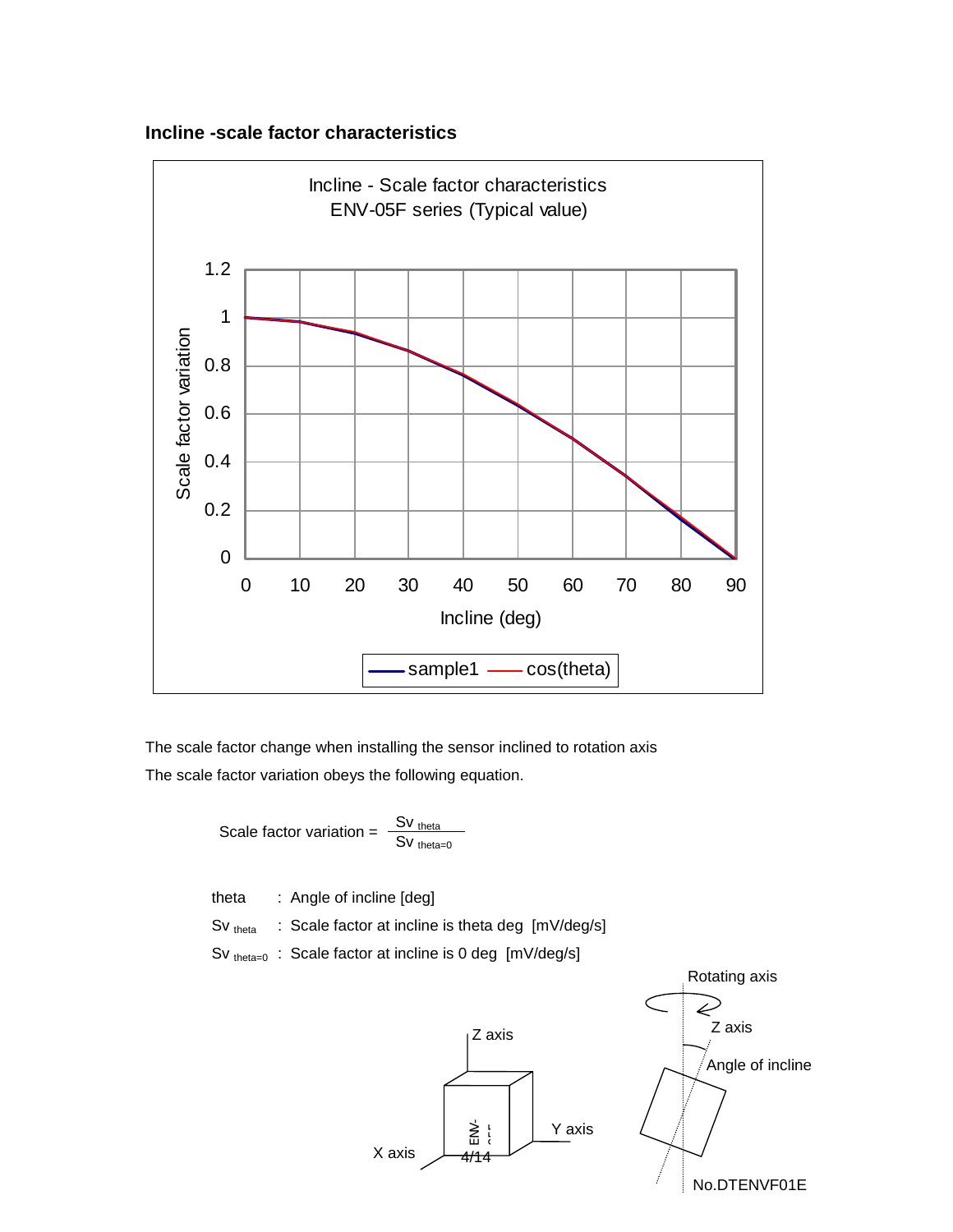## **Dependence on supply voltage**

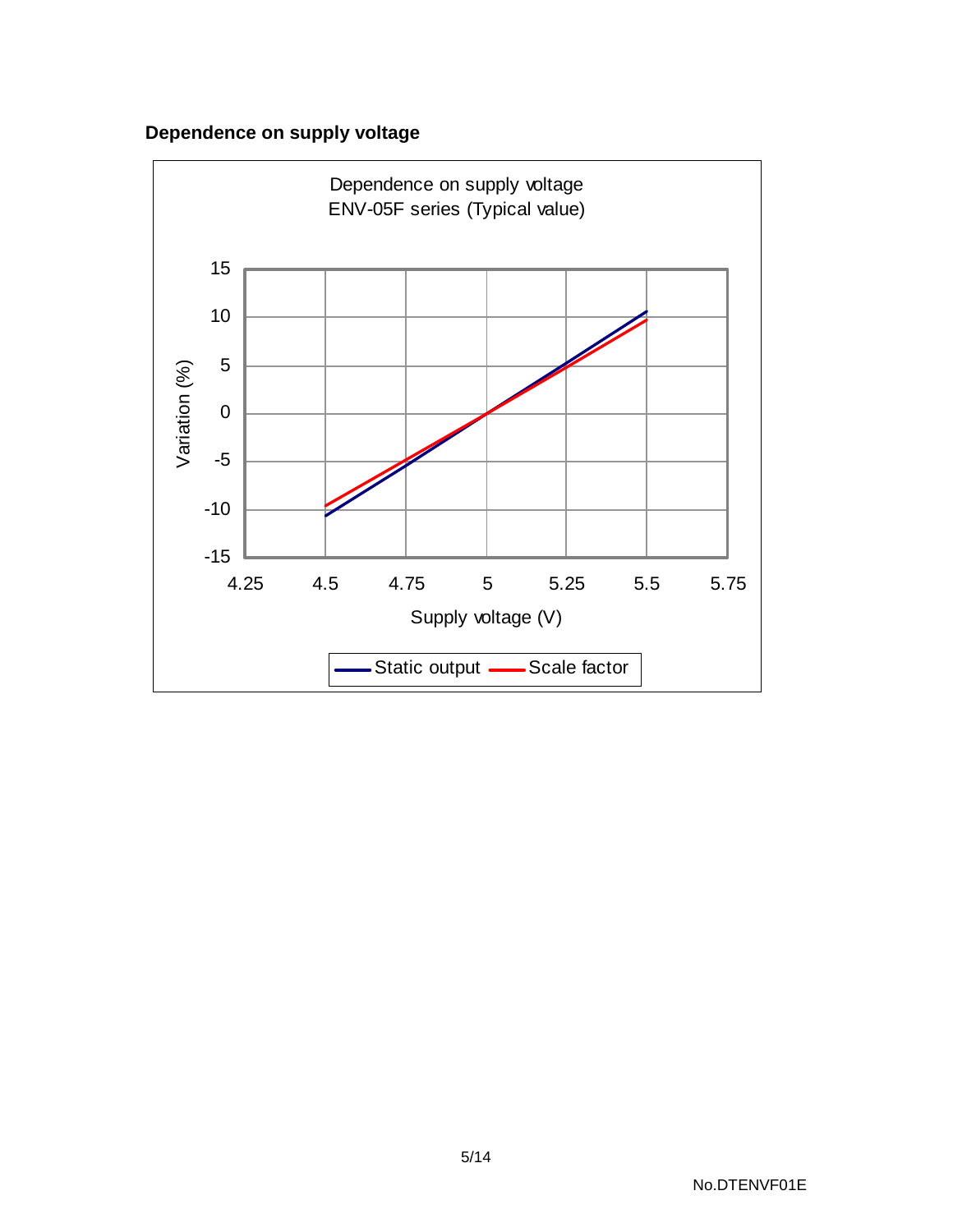### **Linearity**



The linearity of output voltage with angular velocity

The linearity of clock wise rotation obeys the following equation.

$$
\frac{x}{\frac{x}{\sqrt{W_{\text{max}}}} \cdot \frac{w}{\frac{W_{\text{max}}}{\sqrt{W_{\text{max}}}}}}
$$
 x 100 (%)

w : Angular velocity [deg/s]

 $w_{max}$  : Maximum angular velocity :  $w_{max}$  =+80 [deg/s]

- $Sv_{w}$  : Scale factor at angular velocity is w [mV/deg/s]
- $Sv_{\text{wmax}}$  : Scale factor at angular velocity is  $w_{\text{max}}$  [mV/deg/s]

Similarly, the linearity of counter clock wise rotation is measured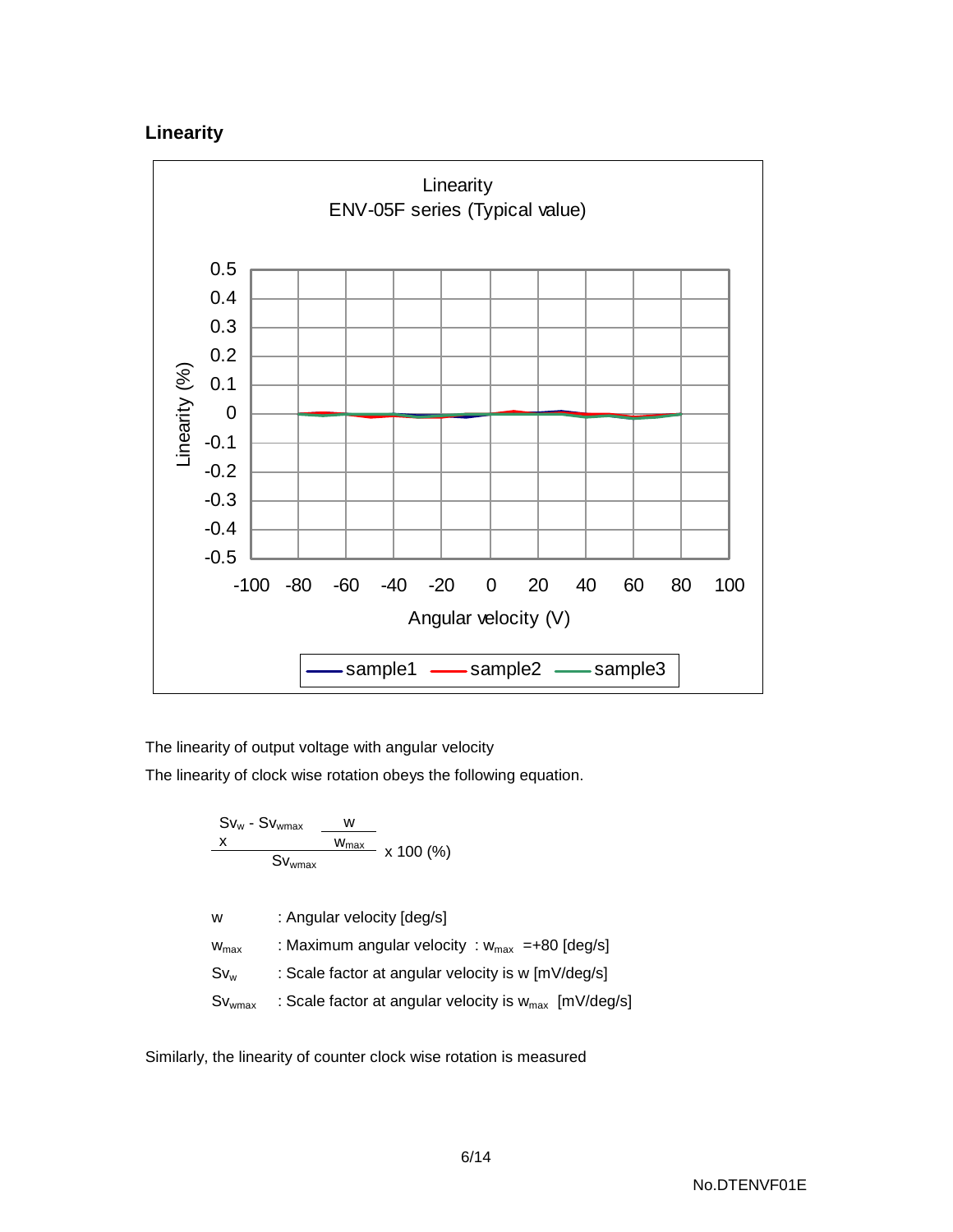### **Offset drift (Temperature)**



The static output change over operation temperature.

The temperature change obeys temperature pattern in figure.

Each product shows individual tendency.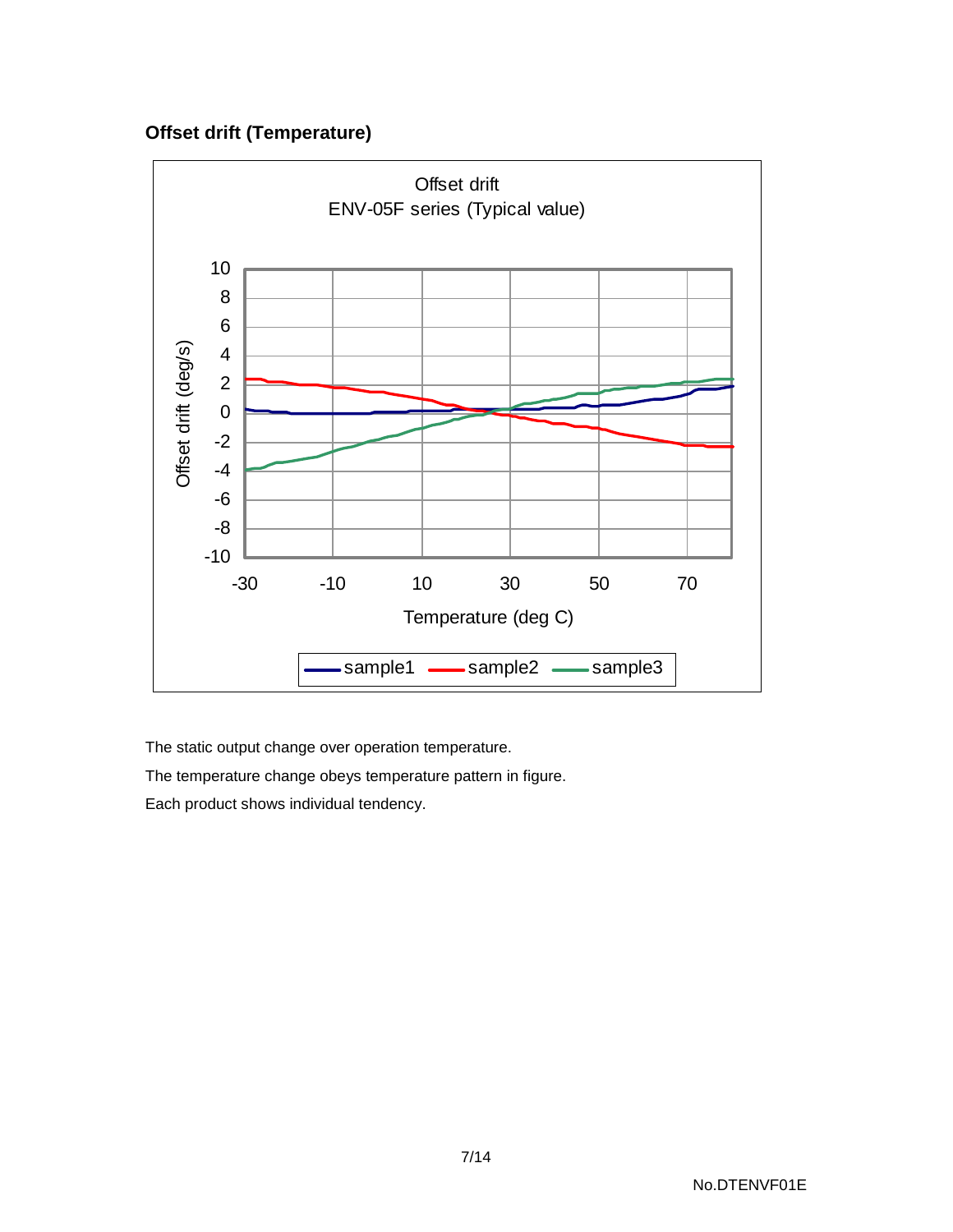### **Start up characteristics**



The static output characteristic after the first application of supply voltage.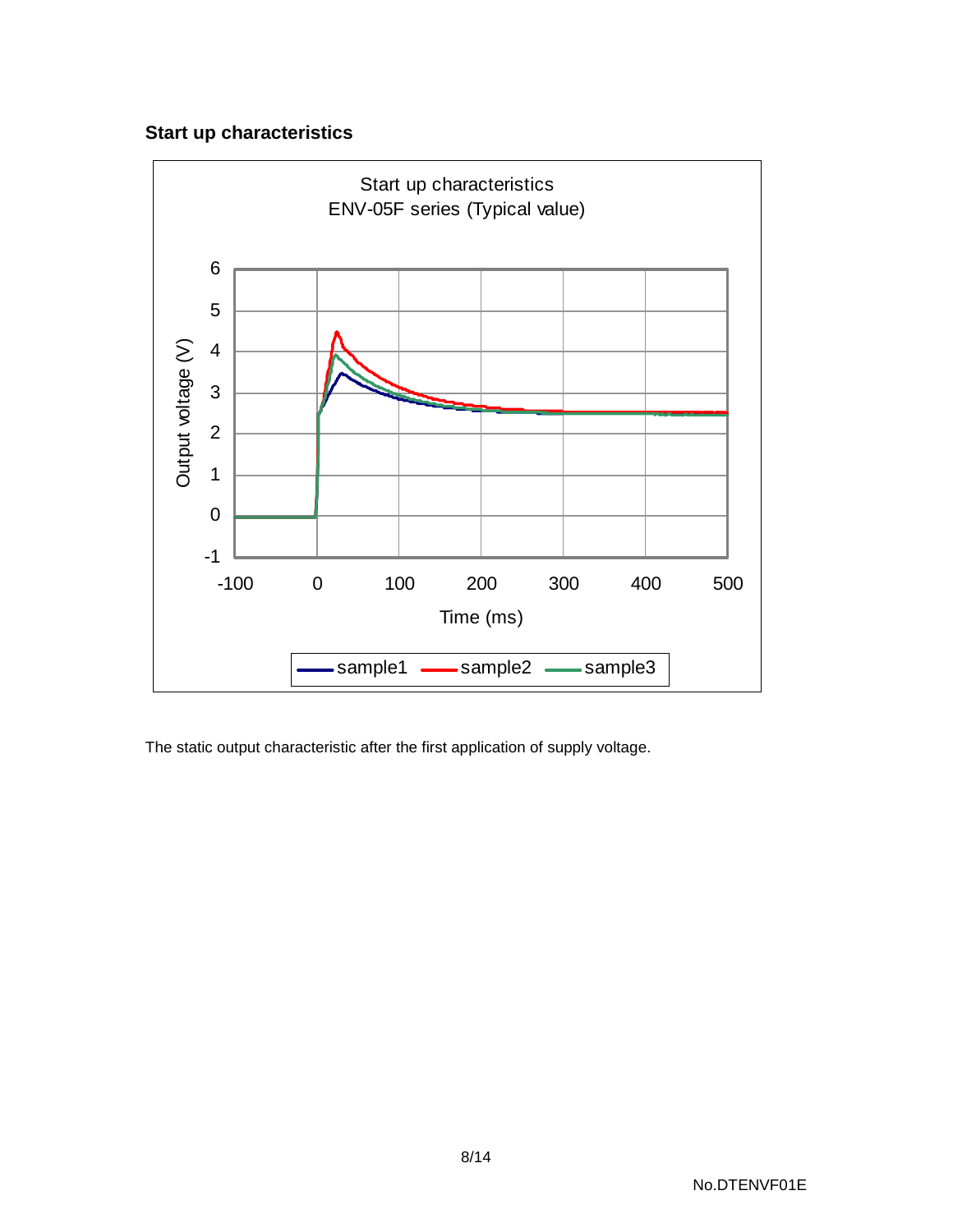### **Start up drift**



The static output change for 10 minute period beginning ten seconds from the first application of supply voltage.

Each product shows individual tendency.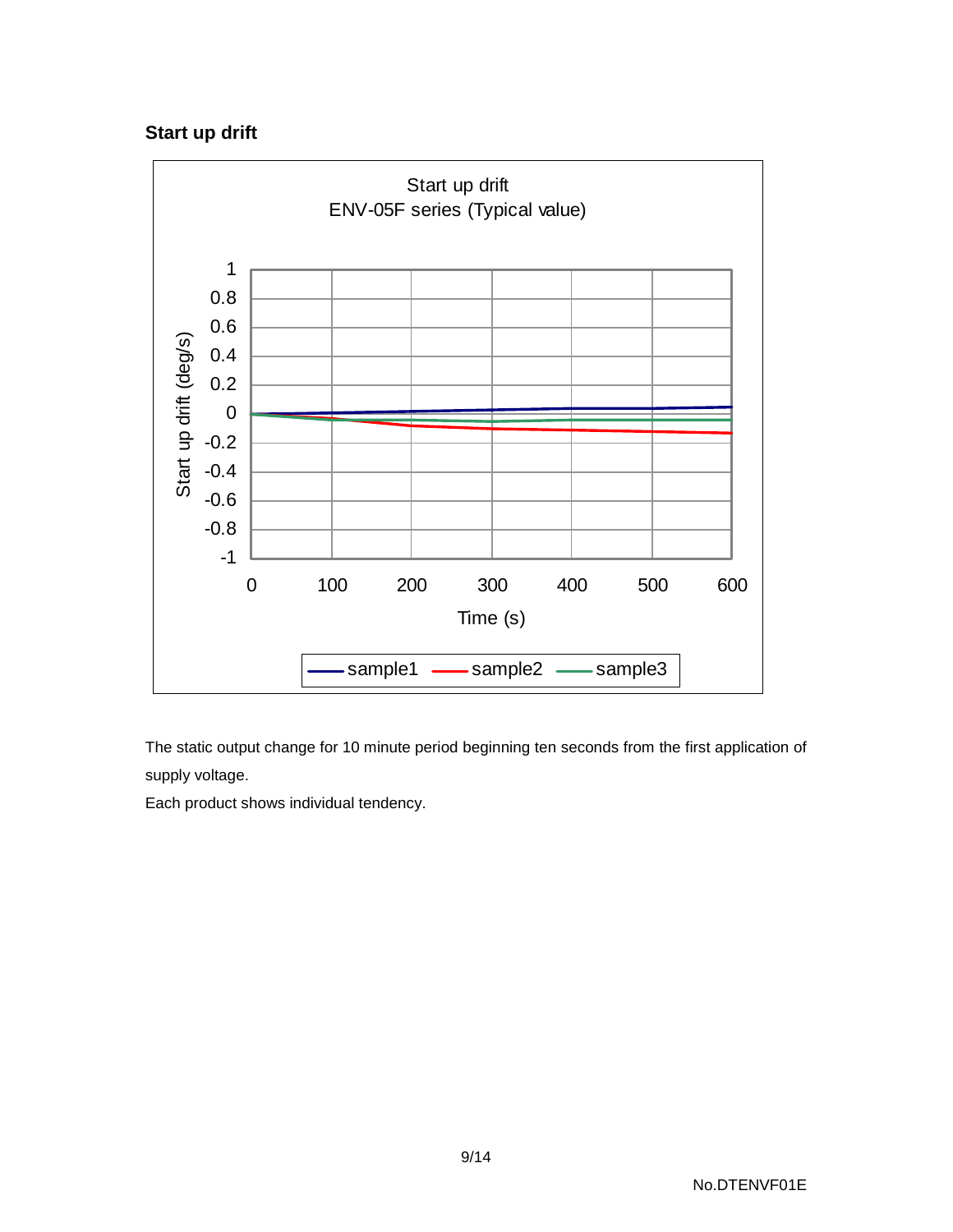#### **Temperature coefficient of scale factor**



The scale factor change over operation temperature.

The reference temperature of scale factor variation is 25 deg C.

The scale factor variation obeys the following equation.

 $(Sv_t - Sv_{t=25})$  /  $Sv_{t=25}$  x 100 [%]

 $Sv_t$  : Scale factor at angular velocity is t deg C [mV/deg/s]

 $Sv_{t=25}$  : Scale factor at angular velocity is 25 deg C [mV/deg/s]

Each product shows individual tendency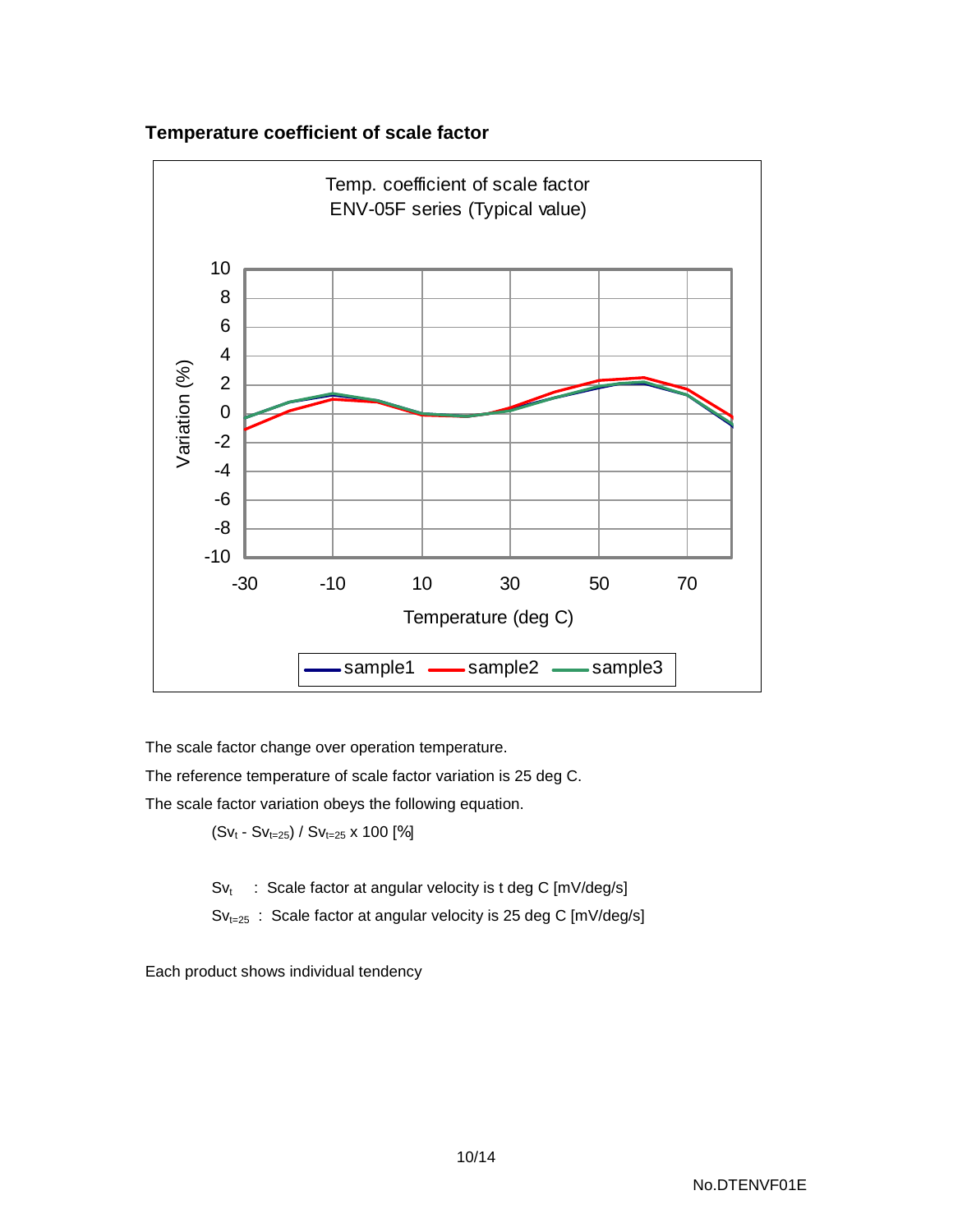**Response (Frequency Vs phase)**



The phase delay with input angular velocity

The response is defined as a 90 degree phase delay.

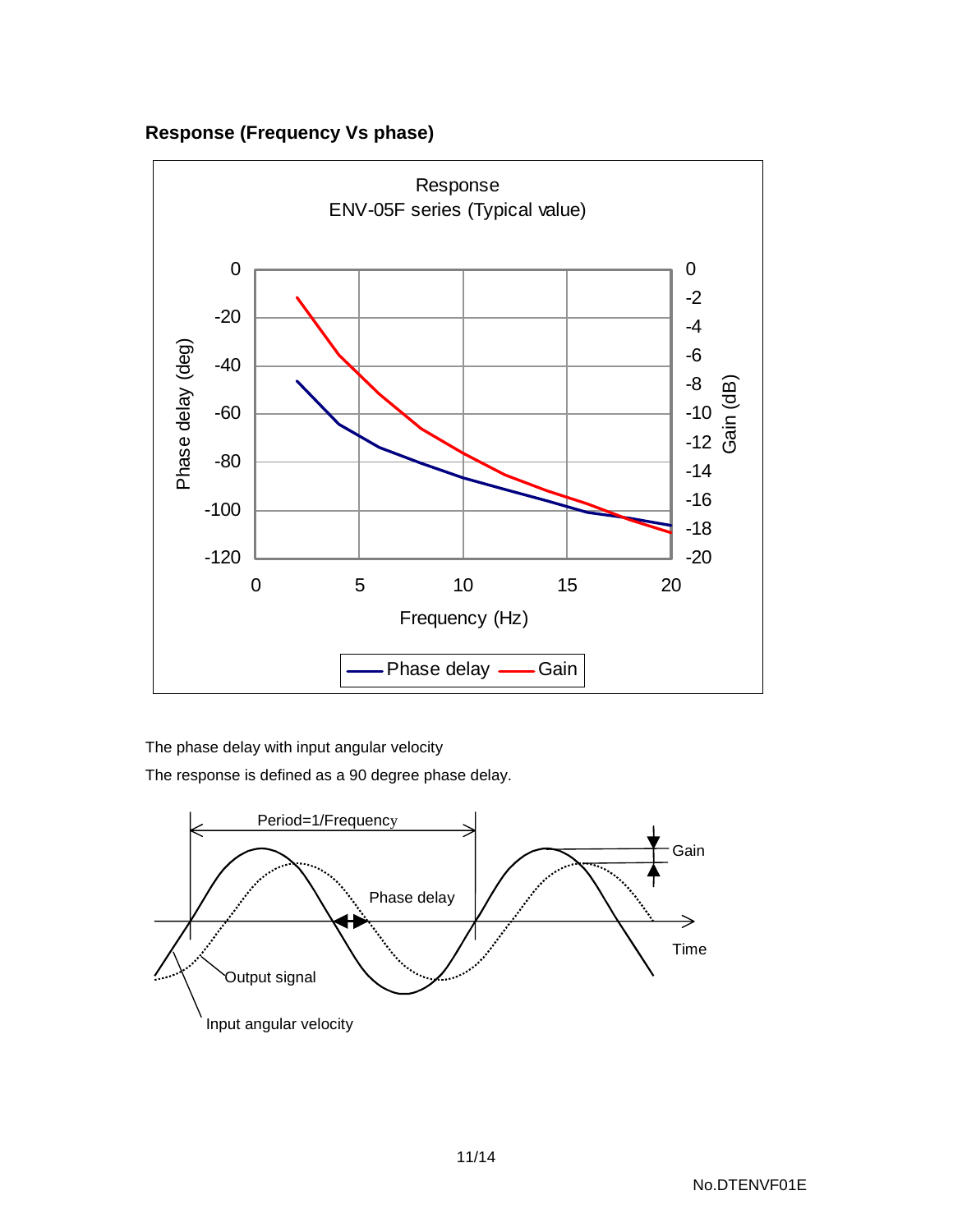## **Output noise**

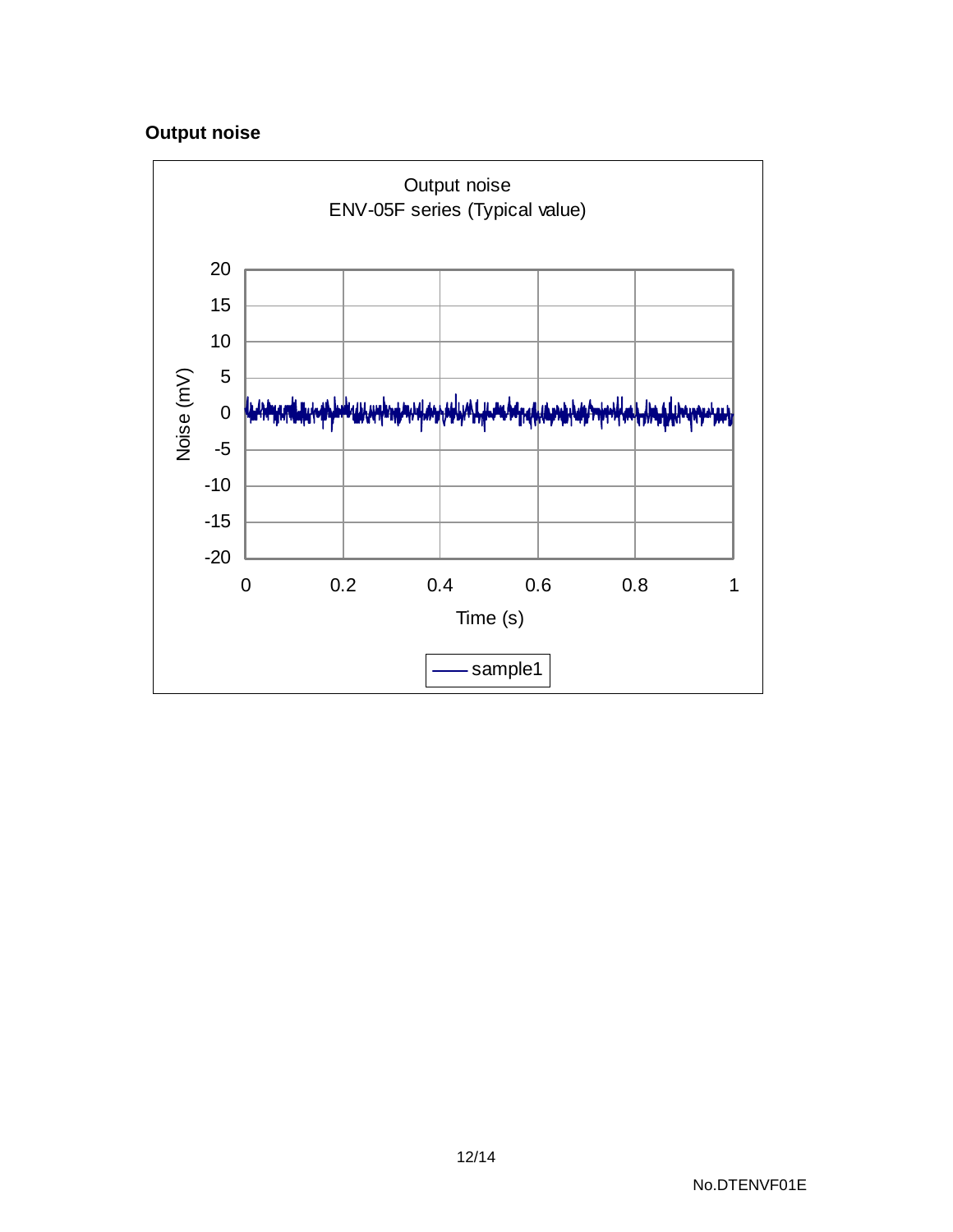#### **Cross coupling**



The cross coupling signifies output error applied unnecessary rotation with the exception of sensing axis.

The cross coupling of X axis obeys the following equation.

(Vwx - Vo)/Sv [deg/s]

- Vwx : Output voltage at angular velocity of X axis is w [V]
- $V_0$  : Static output [V]
- Sv : Scale factor [mV/deg/s]

Similarly, the cross coupling of Y axis is measured.